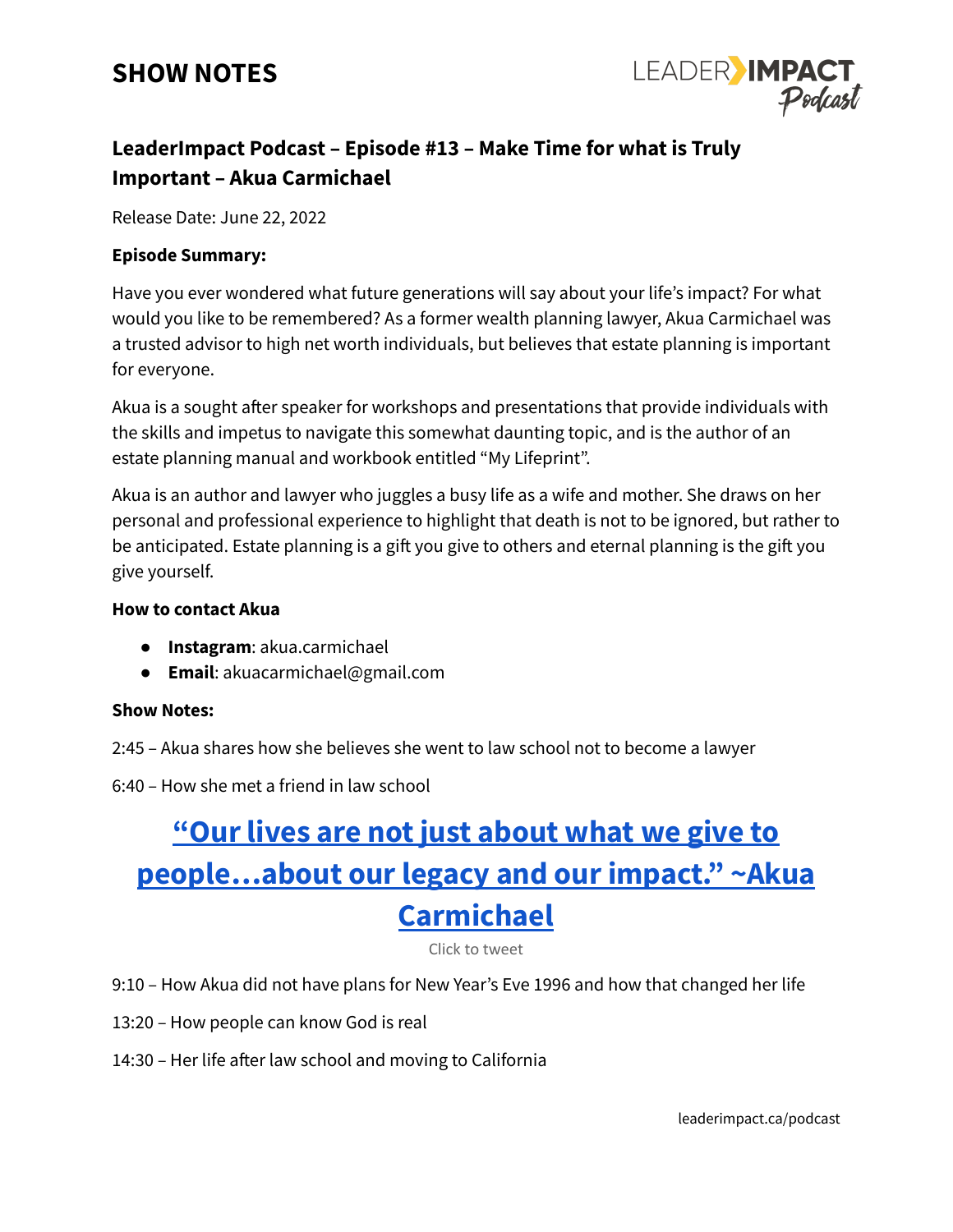### **SHOW NOTES**

LEADER IMPAC

15:30 – She failed the bar exam, three times!

## **"God does not waste any [experience.](https://ctt.ac/d1f8c) What looks like [failure](https://ctt.ac/d1f8c) to you is just part of your story that is going to mean success for someone else." ~Akua [Carmichael](https://ctt.ac/d1f8c)**

Click to tweet

18:25 – Knowing what God wants for her life

20:25 – Her next steps after failing the bar exam

- 21:00 Moving to California was her plan and finding out what God's plan was for her
- 27:45 She writes and passes the bar exam
	- 28:15 She now tutors students who have failed the bar exam

## **"There are people and [organizations](https://ctt.ac/ds2y_) that are better because of you!" ~Akua [Carmichael](https://ctt.ac/ds2y_)**

Click to tweet

- 29:40 Shares about importance of estate planning
- 31:35 Explains power of attorney and wills
- 33:25 Potential who to select executors and powers of attorney for those who are single

35:05 – How *My Lifeprint* can potentially cut down on costs on estate planning through being prepared and organized

- 37:50 What is it about your life that is impacting others?
- 40:30 The impact a will can have
- 42:12 Akua shares the legacy she wants to leave

### **"It is never too late to [change](https://ctt.ac/U_4SW) the course your legacy." ~Akua [Carmichael](https://ctt.ac/U_4SW)**

Click to tweet

45:05 – Leadership books Akua mentioned